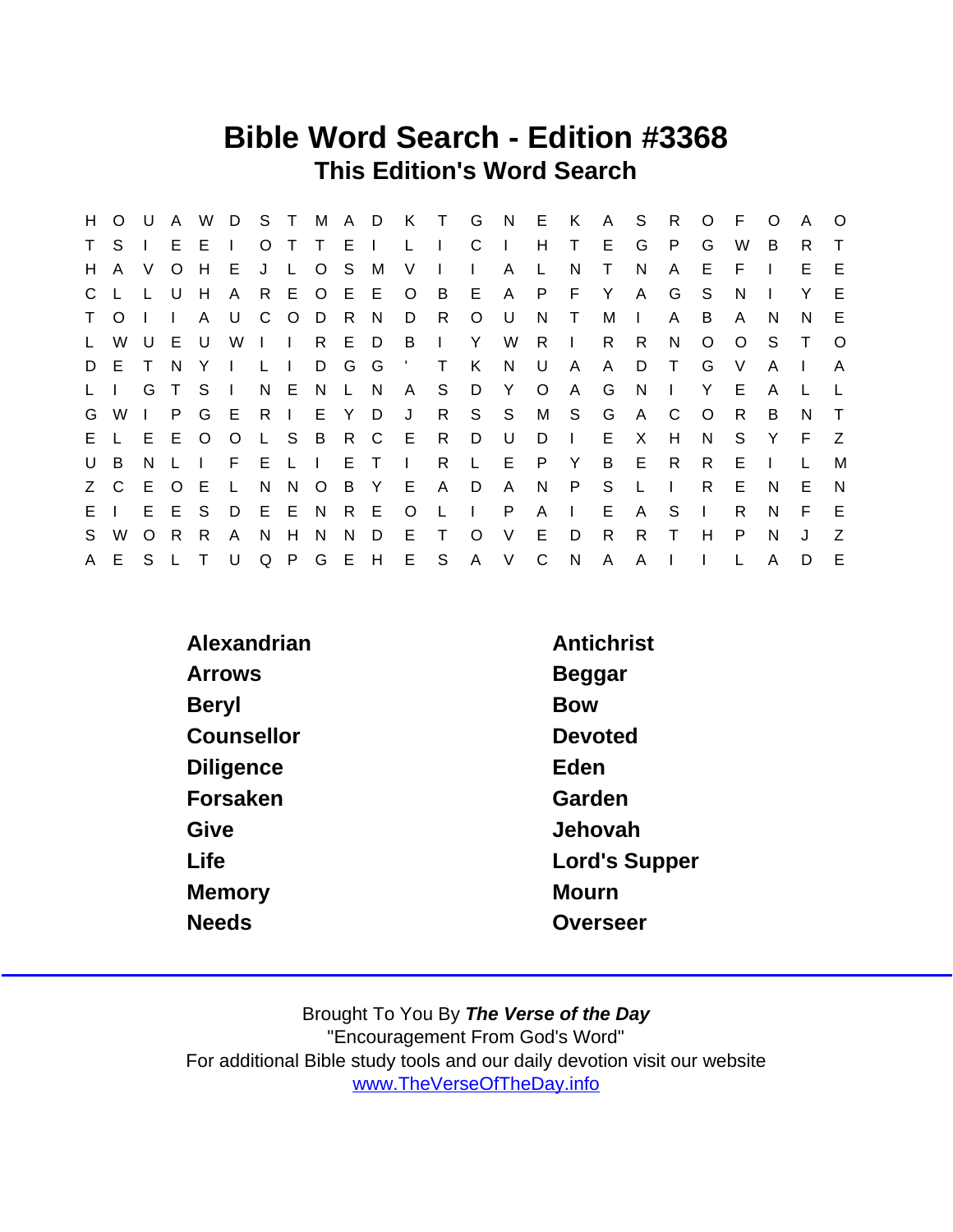### Bible Word Search - Edition #3368 Word Search Answer Guide

|              | h o | $\mathsf{u}$ |              | a w            |              |     |      |                 |               |                      |                       |              |              |              |              | d s t M a d k t G N E K A S |              | R              | $\circ$      | - F          | $\Omega$     | - a            | $\circ$ |
|--------------|-----|--------------|--------------|----------------|--------------|-----|------|-----------------|---------------|----------------------|-----------------------|--------------|--------------|--------------|--------------|-----------------------------|--------------|----------------|--------------|--------------|--------------|----------------|---------|
| t.           | S.  |              | e            | e              | $\mathbf{i}$ |     |      | ott Ei          |               | $\mathbf{1}$         | $\sim 1$              | $\mathbf{C}$ | - i -        | h            | $\mathsf{t}$ | e                           | g            | p              | g            | W            | b            | r              |         |
| H.           | A   | V            | $\circ$      | H              |              | E J |      | L o s           | M             | V                    | $\mathbf{i}$          | j.           | a            | $\perp$      | n            | $\mathsf{t}$                | N            | a              | e            | $\mathbf{f}$ |              | e              | e       |
| $\mathsf{C}$ |     | $\mathbf{L}$ | <b>u</b>     | h.             |              |     |      |                 | a r e O e E O |                      | $\overline{B}$        | e            | a            | p            | f            | y                           | $\mathsf{A}$ | g              | s            | n            |              | V              | e       |
| t            | O   | - i -        | $\mathbf{i}$ | a              |              |     |      | u c o D R N     |               | d                    | $\mathsf{R}$          | $\circ$      | <b>u</b>     | <sub>N</sub> | t            | m                           | $\mathbf{L}$ | A              | b            | a            | n            | n.             | e       |
| $\mathbf{L}$ |     | w U          |              |                |              |     |      | e u w i I r E D |               | b                    | - i -                 | Y.           | W            | R            | $\mathbf{I}$ | R.                          | R.           | N.             | $\mathsf{o}$ | O            | <sub>S</sub> | t              | $\circ$ |
| d            | e   | t            | N            |                |              |     |      |                 |               |                      | y i L i D g G ' t k   |              | n            | $\cup$       | $\mathsf{a}$ | A                           | D            | $\top$         | g            | V            | a            | $\blacksquare$ | a       |
| $1 - i$      |     |              |              |                |              |     |      |                 |               | gt S I n E n L n A S |                       | $\mathsf{d}$ |              |              | y O a        | G                           | - N          | $\mathbf{I}$   | V.           | E.           | a            |                |         |
| g            | W   | i.           | p            |                |              |     |      |                 |               |                      | G E r i e Y d j R S s |              |              |              | M s          | G                           | A            | C              | $\circ$      | R.           | b            | n              |         |
| e            |     |              |              | e E o          |              |     |      | o L s b R c     |               | e r                  |                       | D            | $\cup$       | d            | - i -        | E.                          | X            | H              | n            | S            | V            | f              | z       |
| <b>u</b>     | b   |              | N L          | $\mathbb{R}^n$ |              |     |      |                 |               |                      | FELIE tirl            |              | E P y        |              |              | $\mathsf{B}$                | E R          |                | $\mathsf{r}$ | Е            | i.           |                | m       |
|              | z C | e o          |              | $\mathbf{e}$   |              |     |      |                 |               |                      | Inn O By e a d        |              | a            | N            | $\mathsf{P}$ | S                           | L.           | $\blacksquare$ | $\mathsf{r}$ | E            | $\mathsf{n}$ | e              | n.      |
| Ei           |     | e –          |              | e S            |              |     |      | D E E N R e     |               | $\circ$              | $\mathbb{R}$          | $\mathbf{i}$ | p            |              | a i          | E.                          | A            | S              | - i          | R            | n            | $\mathbf f$    | e       |
| S.           | W   | $\circ$      | - R          | R.             |              |     | Anhn |                 | n D           | Е                    | $\top$                | O            | V            | E            | D            | $\mathsf{r}$                | R            | $\top$         | h            | p            | n            |                | z       |
| a            | e   |              | s I          | t              |              |     |      | u q p g e h     |               | e                    | S                     | a            | $\mathsf{V}$ | $\mathbf C$  | n            | a                           | a a          | $\mathbf{I}$   | i.           |              | a            | d              | e       |

Alexandrian: Vertical Antichrist: Vertical Arrows: Horizontal Beggar: Vertical Beryl: Vertical Bow: Diagonal Counsellor: Diagonal Devoted: Horizontal Diligence: Diagonal **Eden:** Diagonal Forsaken: Horizontal Garden: Diagonal Give: Diagonal **Give:** Diagonal Jehovah: Horizontal Memory: Diagonal Mourn: Vertical Needs: Horizontal **Needs:** Needs: Horizontal

Life: Horizontal Lord's Supper: Diagonal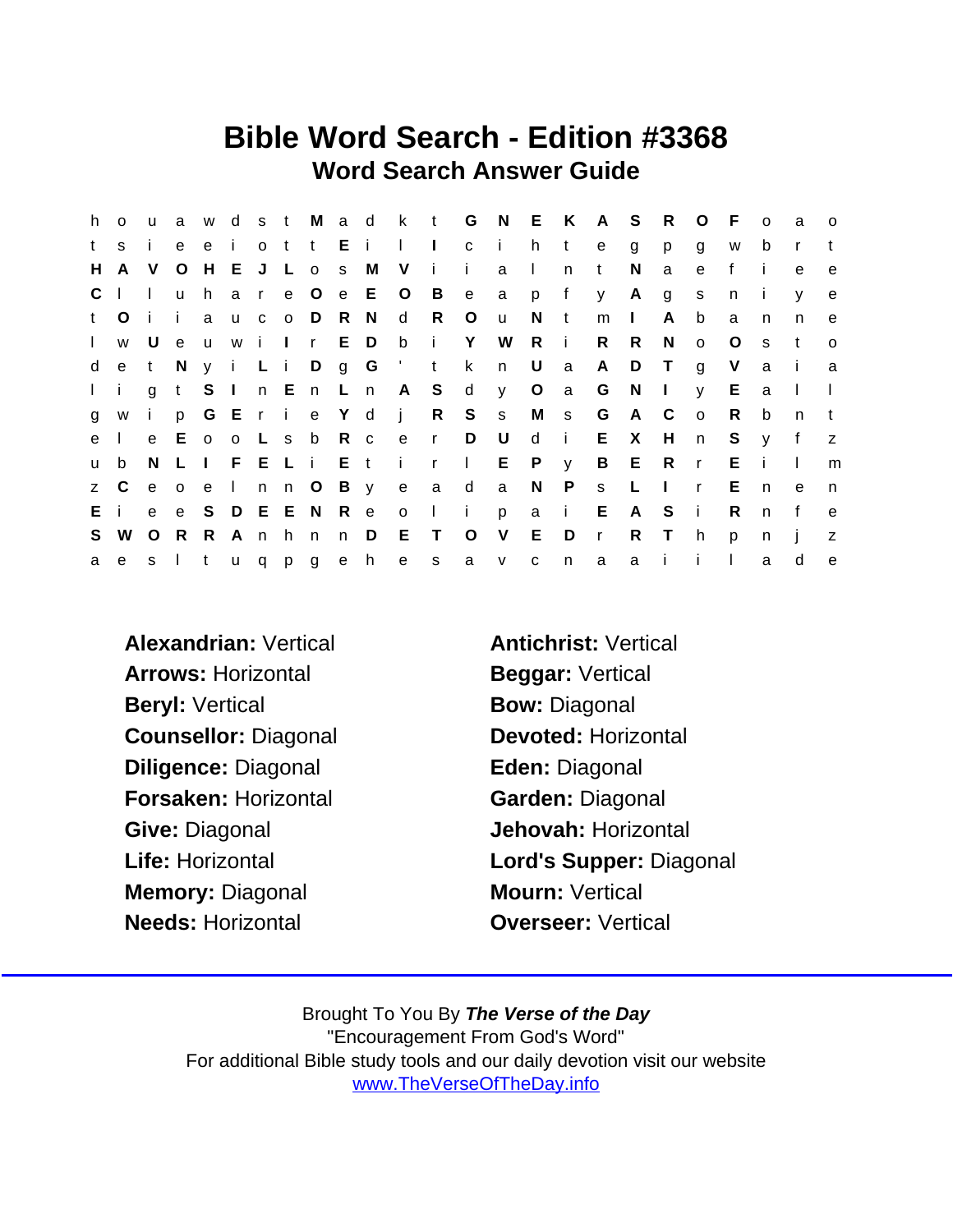# Bible Word Search - Edition #3368 Words Used And Their Definitions

Alexandrian

People who came from a large city located in Egypt

**Antichrist** 

A person who will rule the world in the end times harshly and be against Jesus

Arrows

Projectiles that are launched from a bow

Beggar

In the Bible, a person who is such poverty that they have to beg for necessities such as food

**Bervl** 

A clear mineral that can become a gemstone if it contains impurities

Bow

To bend at the waist towards someone as a sign of honour

**Counsellor** 

Holy Spirit; One who helps gain guidance and direction

Devoted

Having dedicated oneself

**Diligence** Constant attention; Haste

Eden

Original home of Adam and Eve, said to have been located in modern day Iraq. See Genesis 2:8-15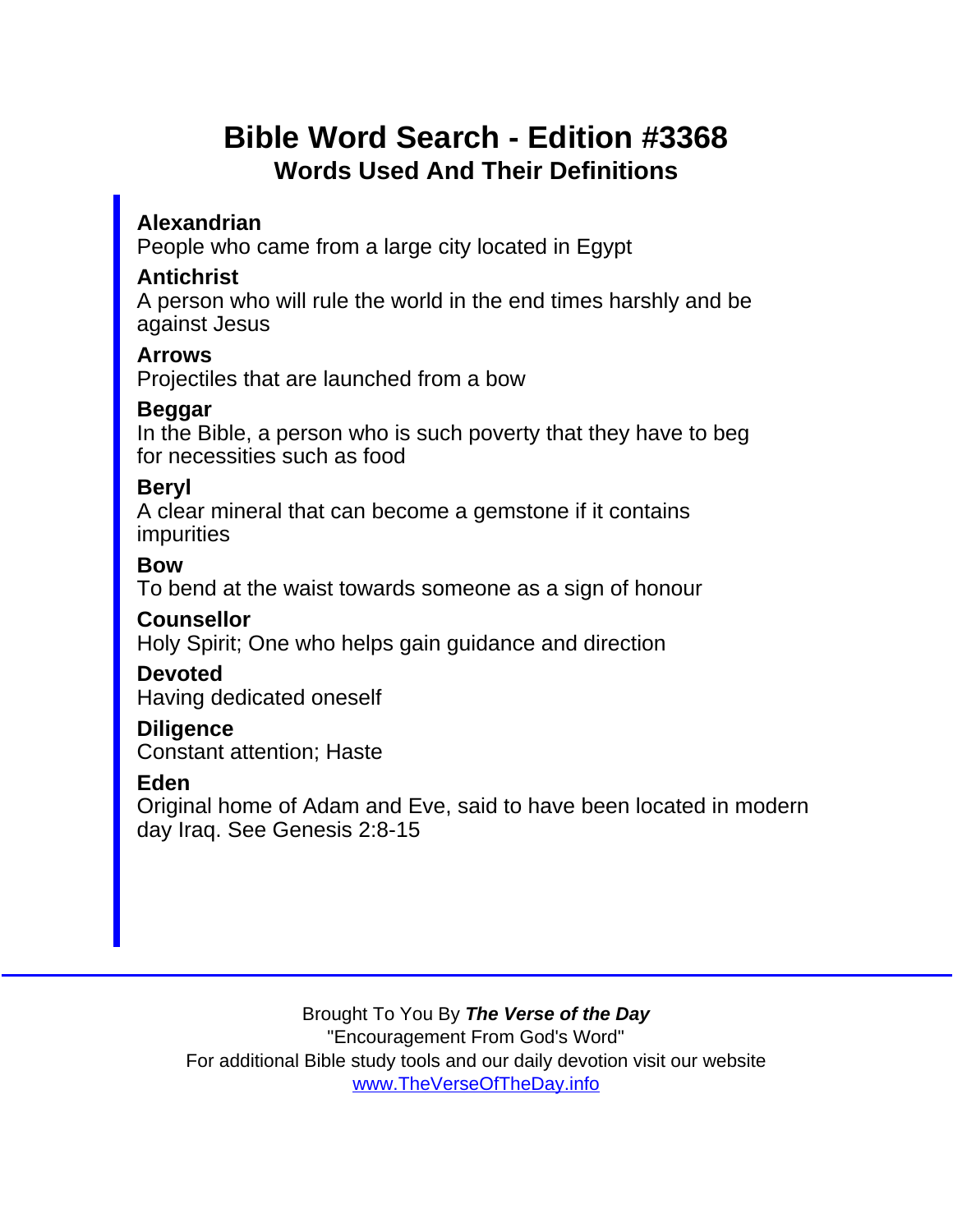# Bible Word Search - Edition #3368 Words Used And Their Definitions - Continued

Forsaken

Something or someone that is set aside and / or forgotten

Garden

A place where plants are grown either for food or as decoration

Give

To hand something over to someone

Jehovah

Jehovah: "He will be" or "He will exist" Jehovah Jesus: The Lord Our Savior Jehovah Jireh: The Lord will see / provide / be seen Jehovah Mekadesh: The Lord who Sanctifies Jehovah Nissi: The Lord our banner Jehovah Roehi: The Lord My Shepherd Jehovah Rapha: The Lord heals our sicknesses / troubles / our souls Jehovah Shalom: The Lord our peace Jehovah Shammah: The Lord Is There Jehovah Tsidkenu: The Lord our Righteousness Life Existence on the physical or spiritual level Lord's Supper An event, originally part of Passover, where Jesus uses the elements of the bread and wine to remind his followers of his covenant and redemptive act.

**Memory** 

Something that is remembered; The ability to remember